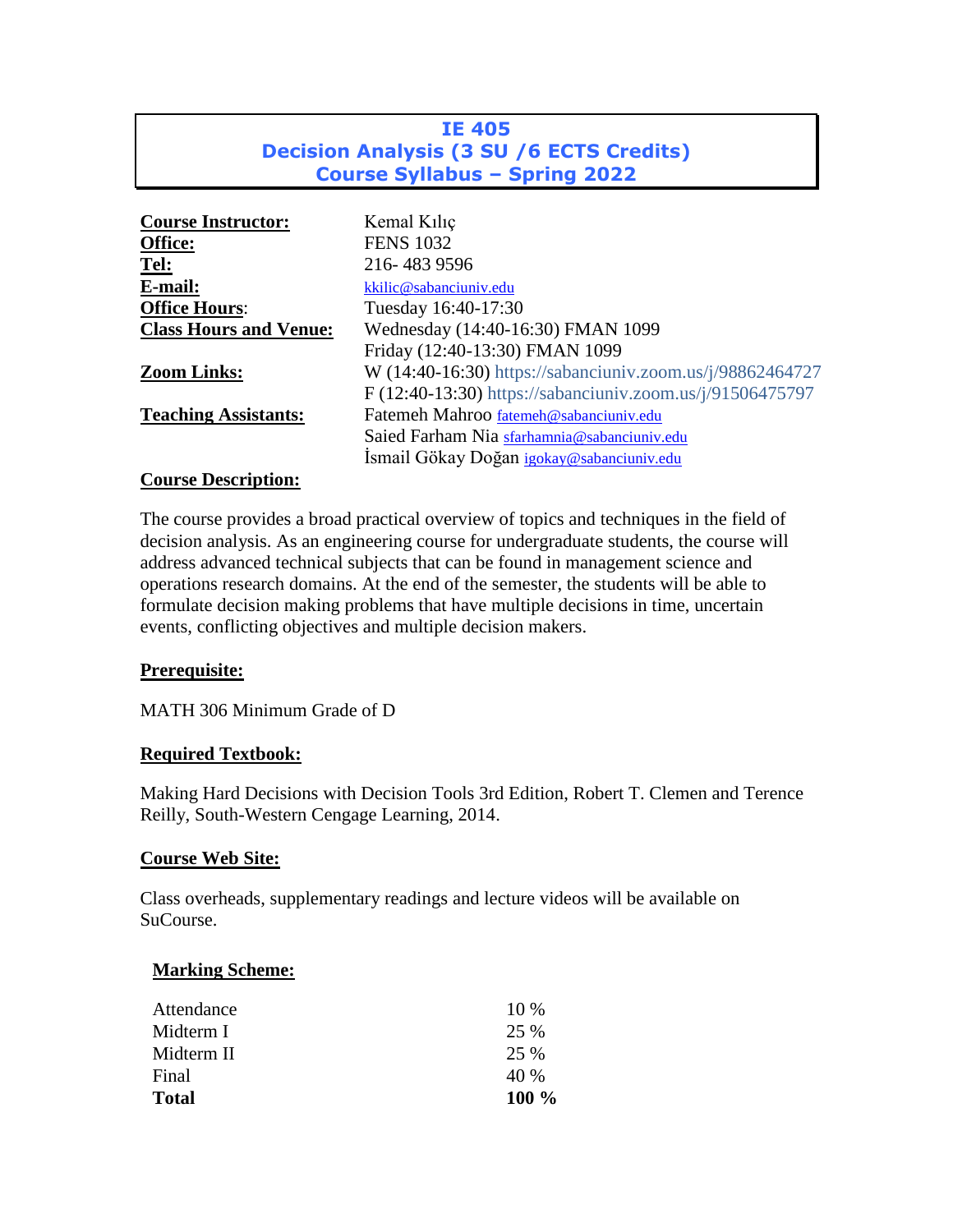### **Exams**

There will be two midterms and a final exam. The midterm dates and locations will be announced soon. The final exam date will be scheduled by Student Resources and will be declared towards the end of the semester.

## **Attendance**

**Article 26 (1):** Attendance is compulsory for all courses, implementations and projects undertaken by the students. The attendance status of students is monitored by the related faculty members.

Attendance will be taken *six* times throughout the semester *on prespecified dates* which will be announced during the first week of the semester. The attendance will be taken by means of a simple quiz during the lecture (*might be any time!*). You can take the quiz physically (i.e., *in-class*) or virtually (*SuCourse*). Each quiz will worth 2 points. Top five quizzes will be counted while calculating your final course grade (i.e., maximum grade you can receive from attendance will be 10 points, that is to say attendance has 10% share in your final course grade). Each correct answer will yield *Full Grade* and a wrong answer will yield *Half Grade* in the quizzes. So the attendance doesn't aim to only address your existence physically and/or virtually in the lecture, but also mentally as well. That is to say, if you can't correctly answer any question in a particular quiz, you will receive only 1 point from that quiz.

## **Make-Up Policy (***from the Instruction Letters For Undergraduate Education***)**

**Article 20:** A make-up exam is given to students who cannot take an exam for reasons acceptable to the faculty member.

I need to talk with your physician *before the exam* if you want to take the make-up exam.

#### **Tutorials/Recitations**

Recitations are as follows:

Section A – Monday 10:40-11:30 Section B – Monday 09:40-10:30 Section C – Monday 08:40-09:30 Section D – Tuesday 14:40-15:30

You are expected to attend the recitations. Important problems, assignment/test solutions will be taken up by your TAs during the recitation sessions.

#### **Objection Policy**

Concerns regarding marks will not be accepted after a week from the posting of the result.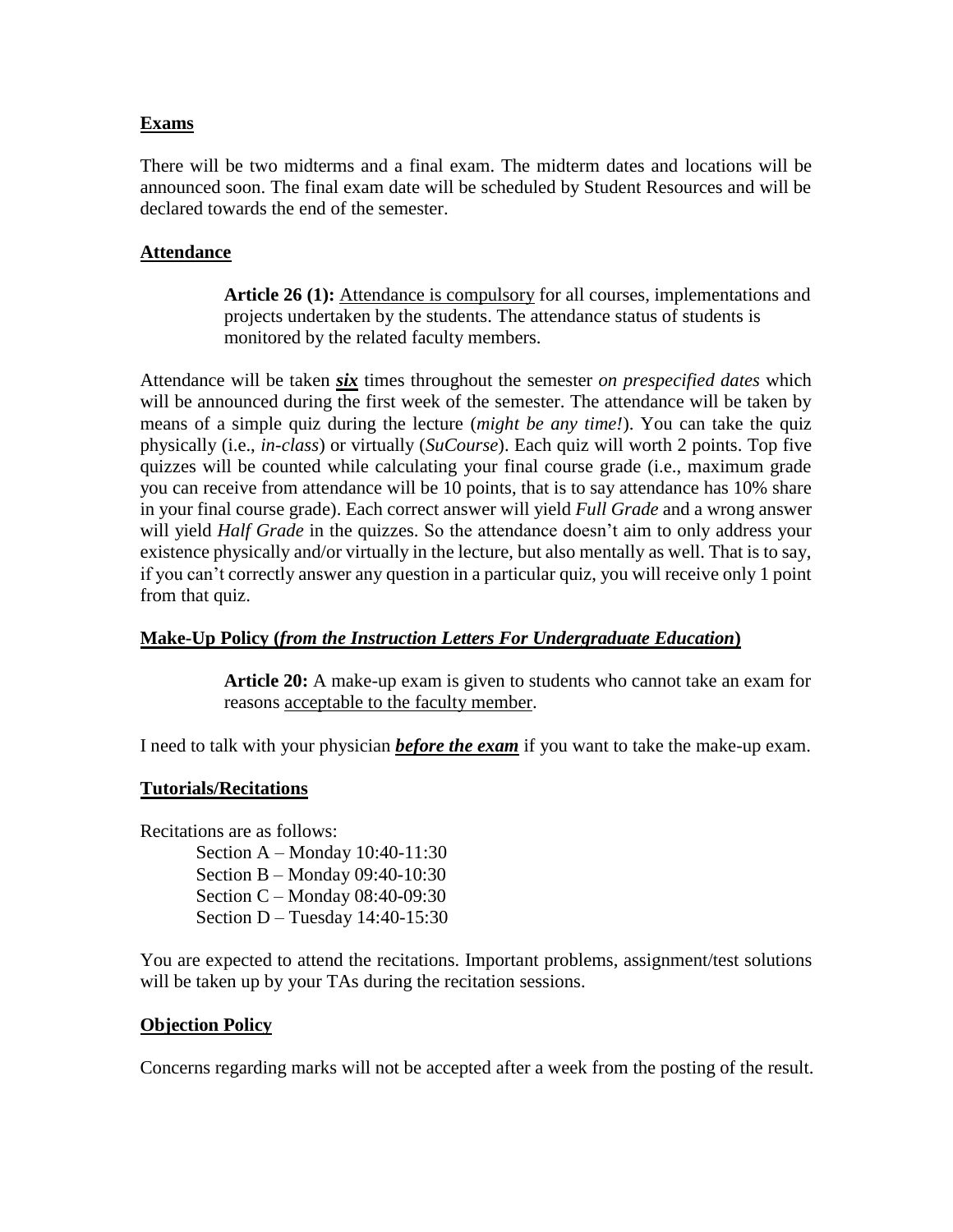### **Academic Conduct**

**Do not plagiarize other people's work. Students should be aware that anyone who engages in actions prohibited by the University's policy on academic honesty will be subject to disciplinary action.**

### **Course Schedule and Disclaimer**

The course schedule can be found in *Spring 2022 DA Schedule.xlsx* which is posted on the SuCourse. When necessary, the flow of the course will be modified and modifications will be announced in class. Students are responsible for announced changes.

### **Content of the Course** (*Italics are just mentioned but will not be covered in detail)*

### **I - Modeling Decisions**

- Neuroplasticity
- Elements of Decision Problems
- Structuring Decisions
	- o Influence Diagrams
	- o Decision Trees
- Making Choices
	- o EMV
	- o Solving ID
	- o Solving DT
- Risk Profiles and Dominance
- Sensitivity

## **II - Modeling Uncertainty**

- Subjective Probability
	- o Bayes Theorem
	- o Value of Information
		- $EVPI$
		- **EVII (EVSI)**
	- o Assessing Discrete Probability
		- **Direct**
		- **Lottery**
		- **Comparison of Game like Lotteries**
	- o Assessing Continuous Probability
		- Assessing the CDF through reference lotteries
		- *Fitting a distribution to historical Data*
			- *Check the independence*
				- o *Correlation Plot and Scatter Diagrams*
			- *Hypothesize a Family*
				- o *Descriptive Statistics, Box-Plots, Histograms*
			- *Determine the parameters*
				- o *MLE, LSE*
			- *Goodness-of-Fit Tests*
				- o *Graphical*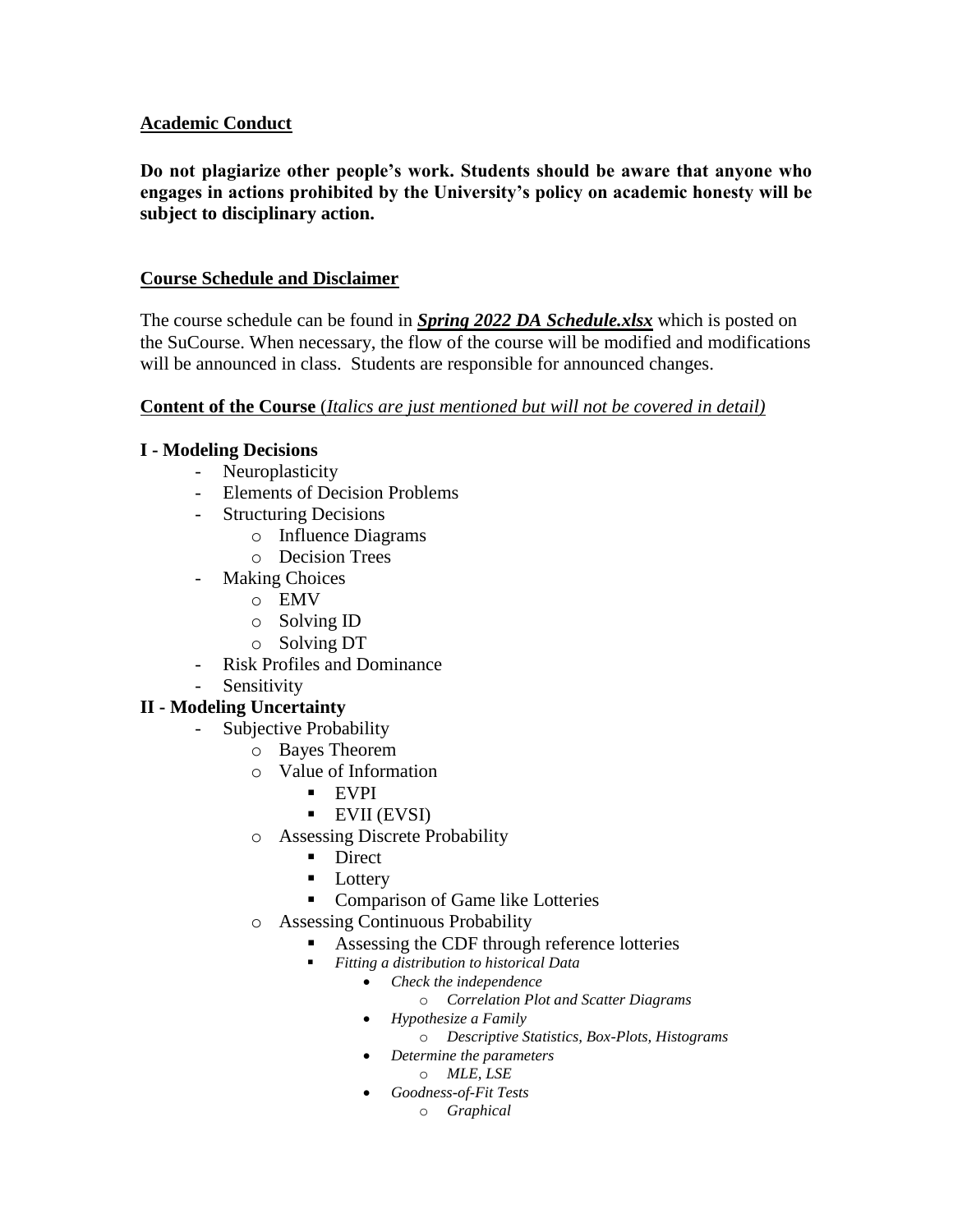- *P-P Plot, Q-Q Plot, Box-plot comperison*
- o *Hypothesis Testing*
	- *Chi-Square, Kolmogorov-Smirnoff, Anderson-Darling*
- o Discrete Approximation of Continuous Probabilities
	- **Pearson-Tukey**
	- **Bracket Medians Method**
- o Monte Carlo Simulation ITM
- o How we make decisions and how we learn
	- Neuroanatomy and Neuroplasticity
	- Convergent and Divergent Thinking
- o How do we judge our Beliefs, Heuristics and Biases
	- **Representativeness**
	- **Availability**
	- Anchoring and Adjustment
	- Framing

#### **III - Modeling Preference**

- Risk Attitudes.
	- o St. Petersburg Paradox
	- o Risk Seeking, Risk Averse, Risk Neutral
	- o Expected Utility, Certainty Equivalent, Risk Premium
	- o Assessing the Utility (Using CE, Using PE)
	- o Risk Tolerance and Exponential Utility Function
- Decreasing and Constant Risk Aversion
- Utility Axioms, Paradoxes and Implications
	- o 7 Axioms of Utility (Ordering and Transitivity, Monotonicity, Invariance, ..etc.)
	- o Alais Paradox (sure thing principle)
	- o Implications on utility assessment and making decisions
- Conflicting Objectives
	- o Additive Utility Function (No interaction among the attributes)
	- o Scales Nominal, Ordinal, Interval, and Ratio Scales.
	- o Assessing weights
		- Pricing Out
		- Swing Weighting
		- **Lottery Weights**
	- o Assessing Individual Utility Functions
		- Proportional Scores
		- Ratio Scores
		- **Lottery**
	- o Multiattribute Utility Function (Direct Assessment)
	- o Multilinear Utility Function (with interaction among the attributes)
	- o Independence Conditions
		- **Preferential Independence**
		- **Utility Independence**
		- Additive Independence
	- o Substitutes and Complements